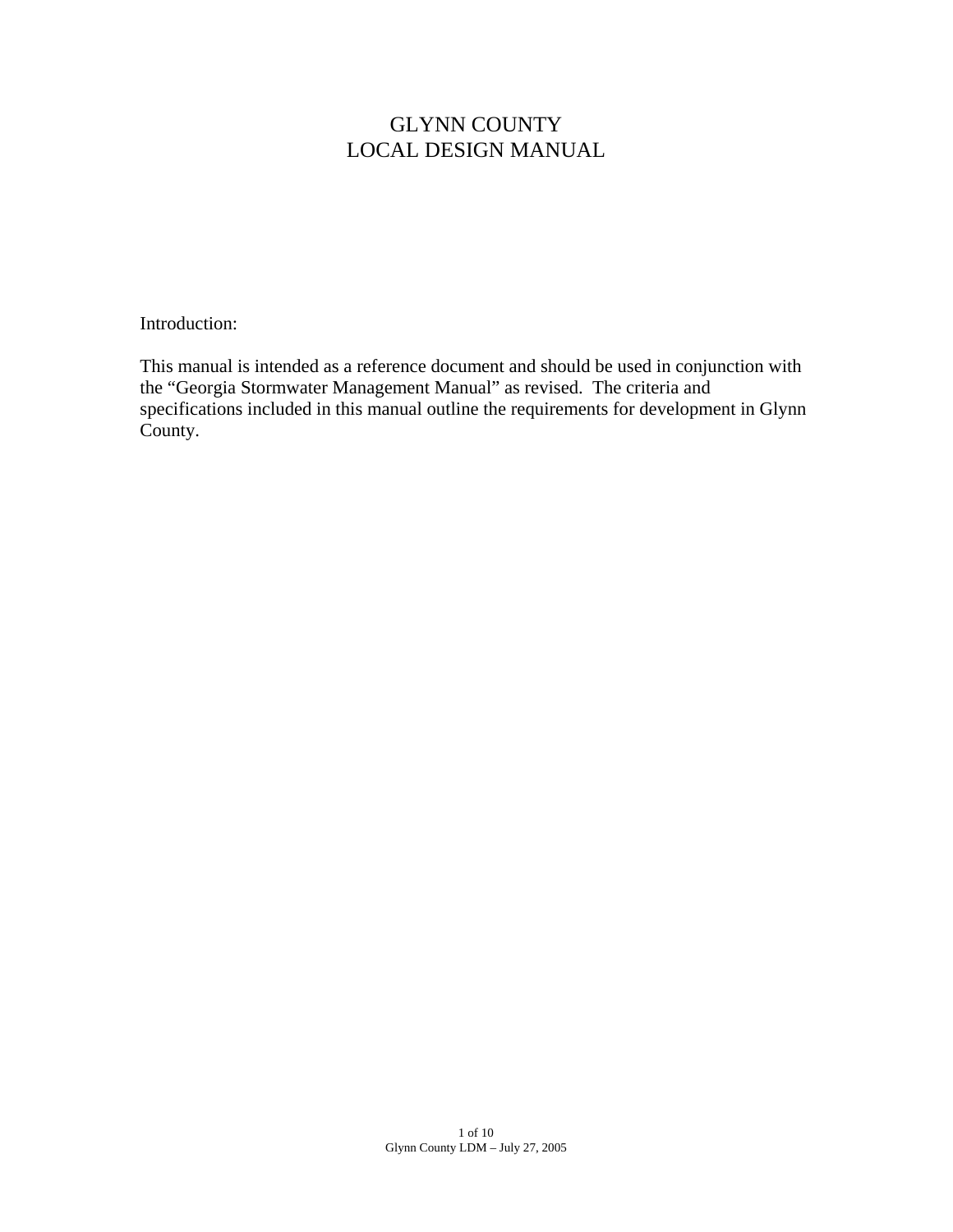- 1. Table Of Contents
- 2. Design and Physical Requirements
- 3. Hydrologic Methods
- 4. Water Quality
- 5. Report Requirements
- 6. Table A minimum cover requirements for HDPE installation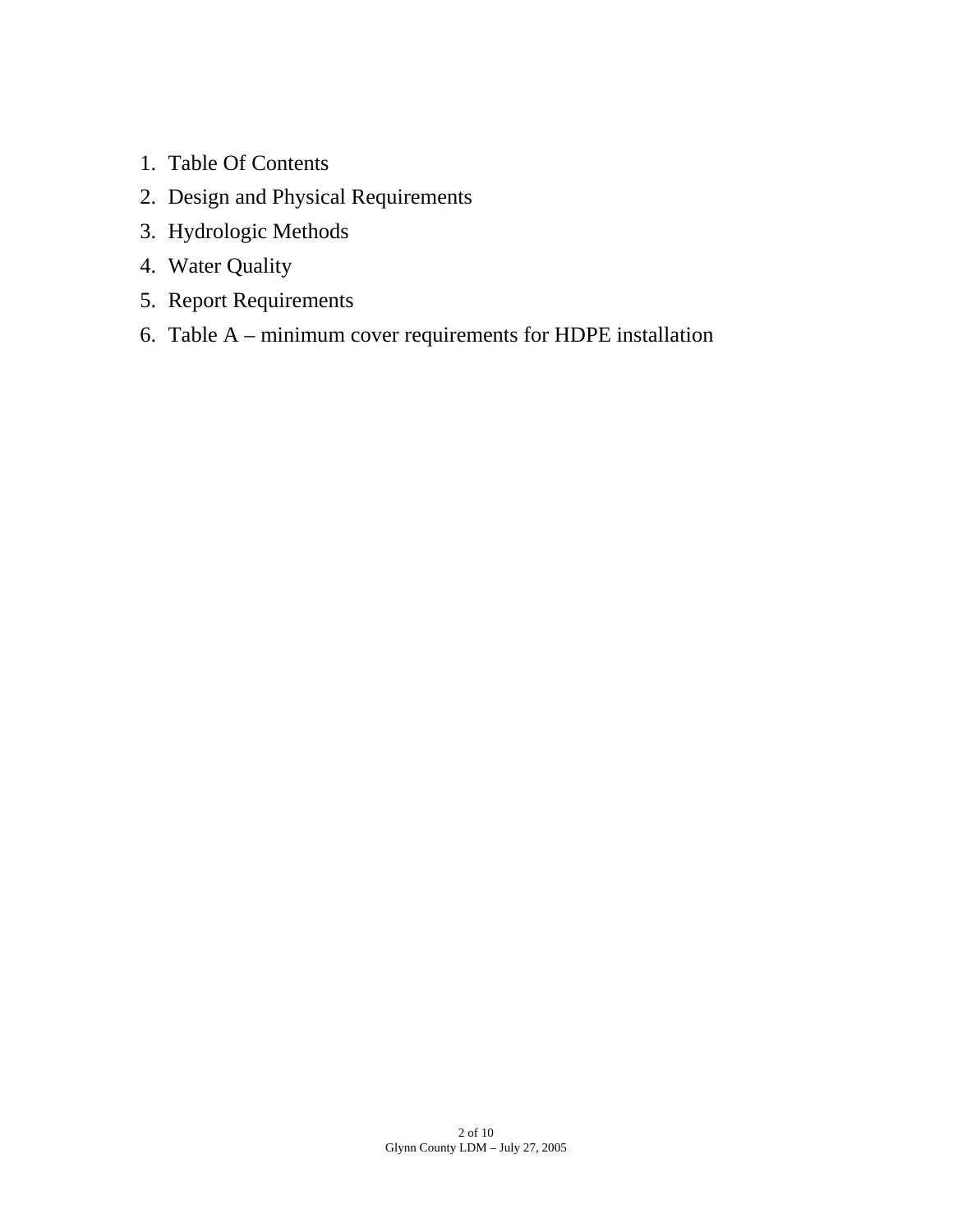## **Design and Physical Requirements**

This section lists the minimum design requirements specific to stormwater drainage system design and requirements for materials used in the stormwater system.

## I. Detention:

- 1. The storage volume shall be sufficient to contain the 50-yr/24-hr storm event.
- 2. An emergency overflow shall be provided to accommodate the 50-year storm event above the live retention volume.
- 3. The detention pond area will be defined either at the 50-yr/24-hr water surface elevation or 6-inches above the 50-yr/24-hr water surface elevation, if water is intended to pond in road rights-of-way. The detention pond shall be contained on a single parcel of land.
- 4. The pipe or ditch section required to carry the design storm shall not be used in the calculation of pond storage volume.
- 5. The 50-yr/24-hr water surface elevation may be set to allow a maximum of 6-inches of water to pond in roadways. However, the volume of water storage outside of the defined limits of the pond cannot be included in the storage volume for the pond.

Wet

- The average normal water depth should be a minimum of 4-ft.
- Pond outlet shall be designed to drain down the pond for maintenance.
- The pond shall have a maximum bank slope of 3:1.
- Dry
	- Pond shall be designed with bottom slope sufficient to drain pond completely with a maximum bank slope of 3:1.

## II. Retention:

- 1. Percolation tests at the site and elevation of the finished pond are required to support any infiltration used in volume calculations.
- 2. The retention volume shall be sufficient to contain the 50-yr/24-hr storm event.

## III. Pipe and Culvert

- 1. Only HDPE or RCP can be used for permanent pipe installations.
- 2. Pipes shall be installed per manufacture recommendations and Glynn County standards.
- 3. Minimum cover for RCP is 12-inches. Minimum cover for HDPE is included in Table A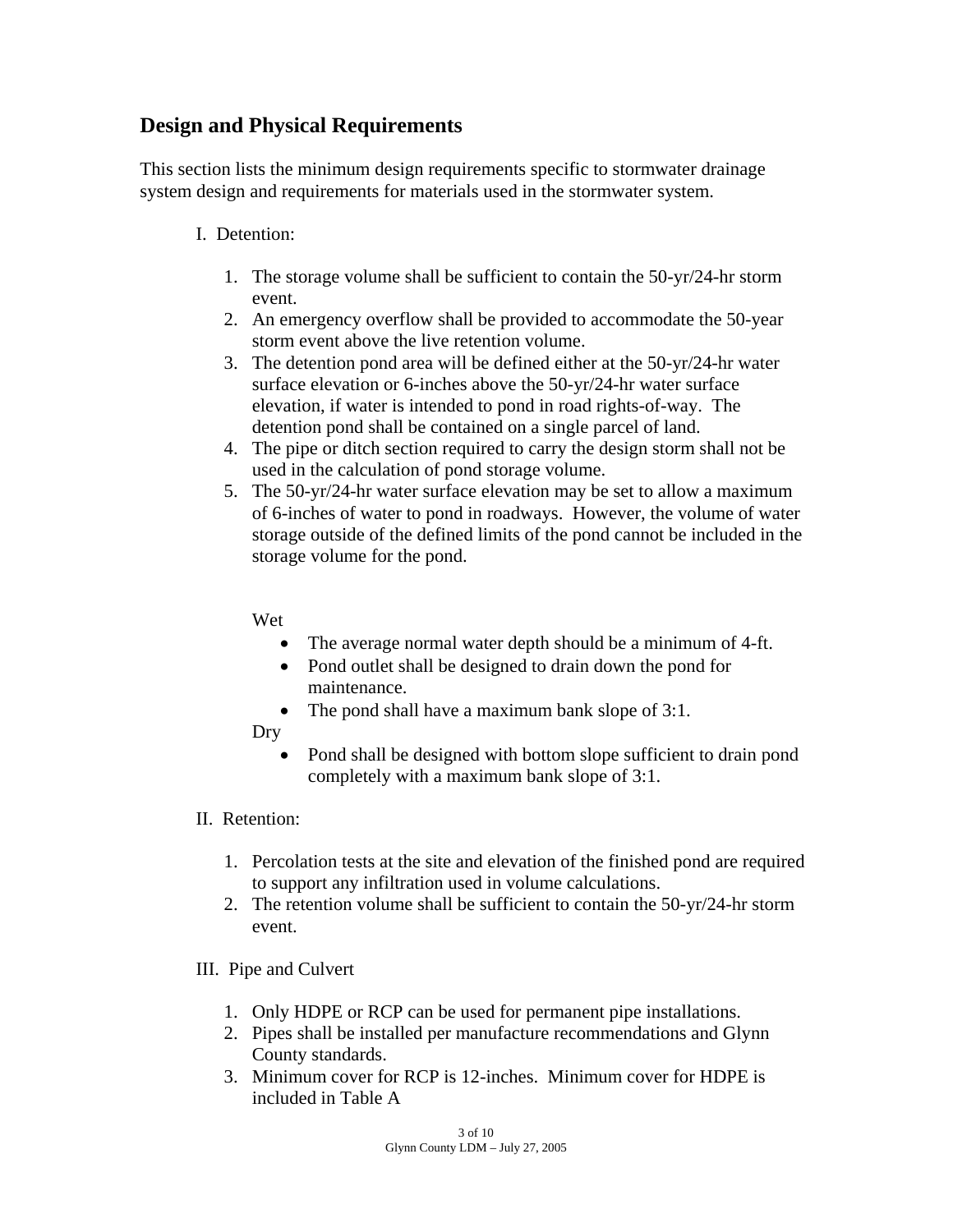- 4. All RCP joints shall be wrapped with Amoco Non-woven Needlepunched Geotextile #4545(or approved equal). The fabric shall extend, in each direction from the pipe joint, a minimum of 18-inches or ½ of the pipe diameter whichever is greater.
- 5. An adaptor, approved by the HDPE pipe manufacturer is required at transitions from HDPE to RCP pipe and when using a concrete flared end section on HDPE pipe.
- 6. A storm drain manhole will be included at each change in the alignment of the storm drain (both horizontal and vertical).
- 7. Bends in a pipe alignment may be approved by the County Engineer on a case-by-case basis.
- 8. Pipes not in rights-of-way shall be installed along the center of a drainage easement. Drainage easement widths should be sized to provide for maintenance and replacement. The minimum width for privately maintained drainage easements is 14-ft. The minimum width for publicly maintained drainage easements are:
	- a. 20-ft for pipe diameters 24-inchs or less\*
	- b. 30-ft for pipe diameters 25-inch through 48-inch \*
	- c. The County Engineer will determine the easement requirements for pipes with diameters greater than 48-inches
		- \* easement widths for installations involving pipe cover of 5-feet or more will be individually determined by the County Engineer
- 9. Pipes, day-lighting into open channels or ponds shall have inverts at or below the normal water surface elevation of the pond or outlet protection shall be designed and installed to stabilize the bank slope. Also, pipes that are subject to water elevations, either fluctuating or sustained, above the crown of the pipe, shall be RCP or ended with a concrete structure.
- 10. Pipes or structures outfalling into open channels shall match the invert of the open channel, or the outfall and channel will be designed/modified to accommodate the erosive forces at the elevation transition.
- 11. Cross drain pipes under roads will intersect the road at 90-degrees. A maximum of 15-degrees of skew may be allowed on a case-by-case basis.
- 12. Pipes shall intersect straight pond banks or open channel alignments within 15-degrees of perpendicular. Pipes shall intersect curved pond banks or curved open channel alignments within 15-degrees of a radial alignment.
- 13. Driveway pipes, installed in the right-of-way, shall be installed per the Glynn County Standard detail titled Typical Driveway Pipe Installation. Glynn County Public Works may approve installations not conforming to the Typical Driveway Pipe Installation detail on a site-specific basis.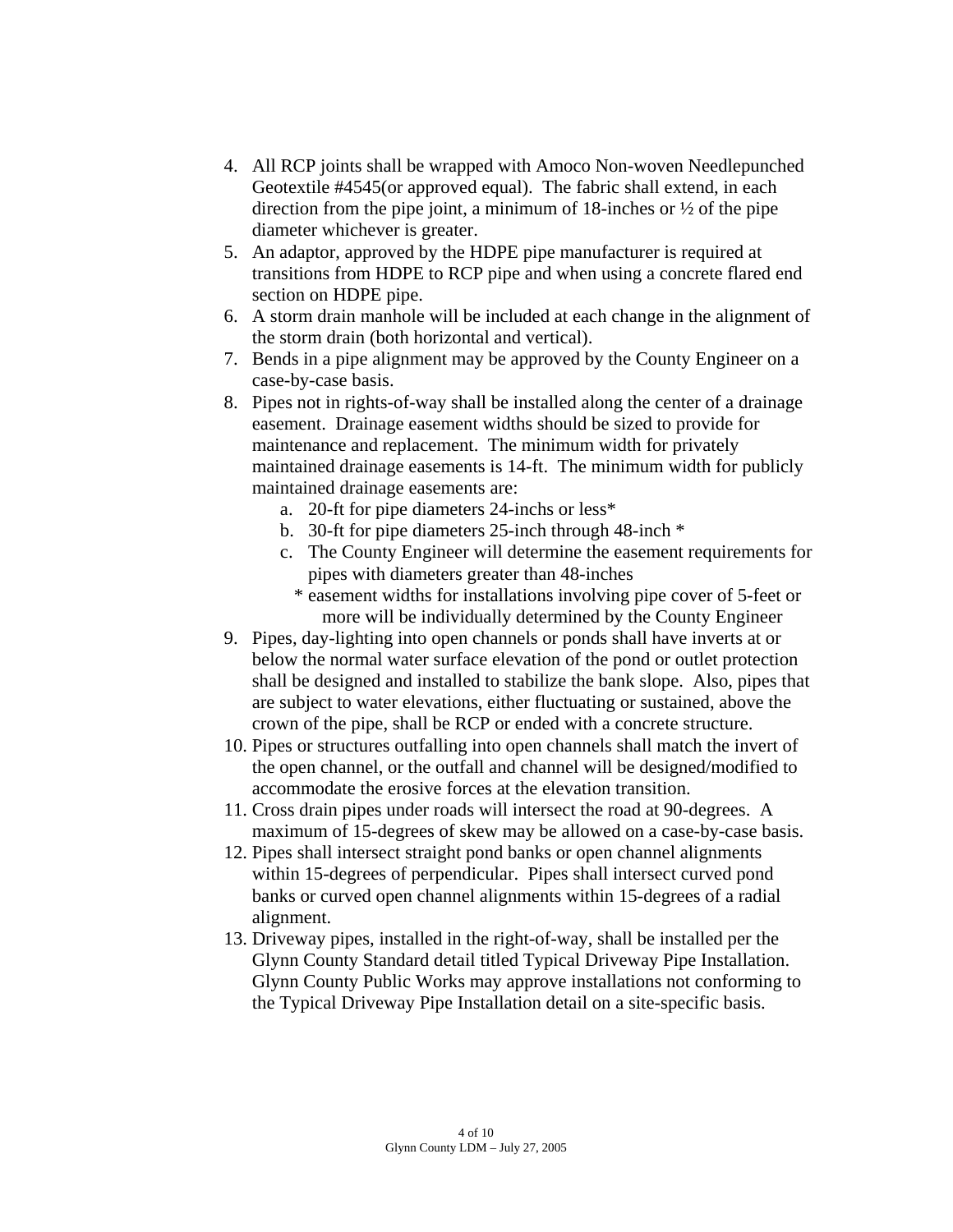- 14. All pipes shall be designed to accommodate the 25-year peak flow.
	- a. For fully piped systems, the maximum water surface elevation allowed at any structure will be 6-inches above the flow line at that structure (i.e.: grate elevation or throat elevation).
	- b. For drainage systems that use roadside ditches, the maximum water surface elevation shall be 6-inches below the edge of pavement.
- 15. Pipe designs must consider the existing development conditions for any offsite upstream drainage basins.
- 16. Pipes designated as *critical* shall be designed to accommodate the 50-year peak flow. Examples of critical pipes include, but are not limited to:
	- a. Cross-drains installed where failure will result in road flooding greater than 6-inches or property flooding to the finished floor elevation unless an emergency overflow is provided that is maintainable and can accommodate the 50-year peak flow.
	- b. Pipes that, due to construction or access restrictions, will be difficult to replace or upgrade (i.e. railroad, highway, arterial, utility easement crossings).
	- c. Pipes carrying the runoff from an offsite drainage basin greater than 10-acres through a site.

## IV. Open Channel

- 1. Open Channels are all those open drainage structures designed primarily for stormwater conveyance including ditches, swales, trenches and the like.
- 2. The minimum channel design shall accommodate the 25-year peak flow. Channels that are designed as both water quality and stormwater conveyance structures shall be designed excluding the channel section used for water quality from the cross-section used to determining the flow capacity of the channel.
- 3. Open channels shall be designed to have positive flow.
- 4. The maximum bank slopes for un-reinforced open channels are defined as:
	- a. 3:1 for mandarin fine and similar soil types.
	- b. 2:1 for other soil types.
- 5. Open channels shall be designed with a full flow velocity not to exceed the erosive velocity of the material used to line the channel.
- 6. Open channels not in rights-of-way shall be contained in an easement wide enough to accommodate the full width of the channel plus a continuous 15-ft maintenance access strip.
- 7. Alignment changes in open channels shall be designed to accommodate the erosive forces and the energy grade line through the change in alignment.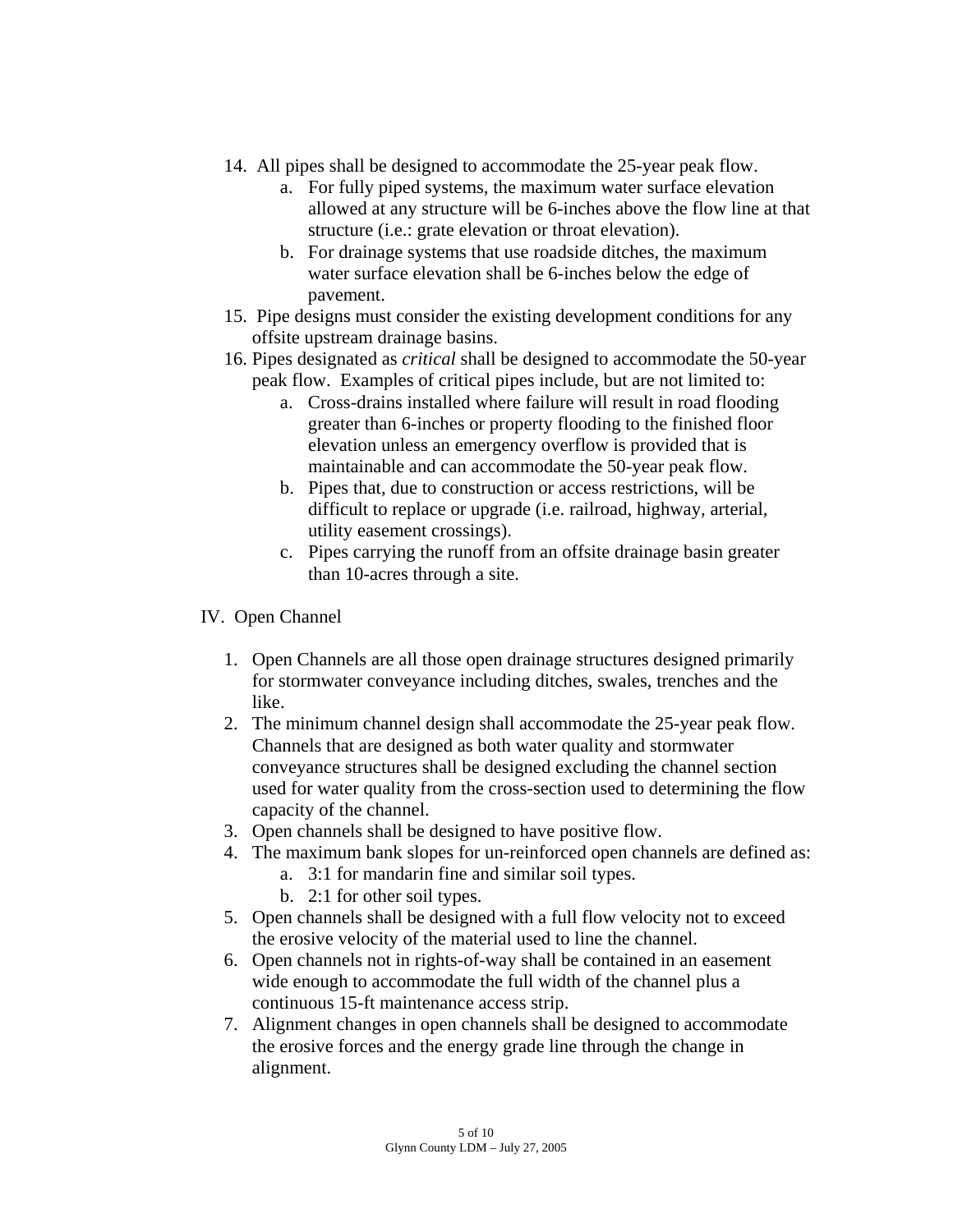- 8. Inverts should match at intersections, or the intersection will be designed/modified to accommodate the erosive forces at the transition.
- 9. Open channel designs must consider the current development conditions of any offsite upstream drainage basins. Any open channel carrying the runoff from an offsite drainage basin greater than 10-acres through a site will be designed to accommodate the 50-year storm event.

## IV. Appurtenances

- 1. All storm drainage appurtenances shall meet Ga-DOT specifications.
- 2. Those appurtenances not included in the Ga-DOT standard specifications shall be structurally designed by a Professional Engineer registered in Georgia to a level of safety equal to or greater than the Ga-DOT requirements.
- 3. One-way check valves shall be duckbill type valves designed for stormwater applications. Flapper type valves may be allowed on a caseby-case basis if the material and installation is approved by the County Engineer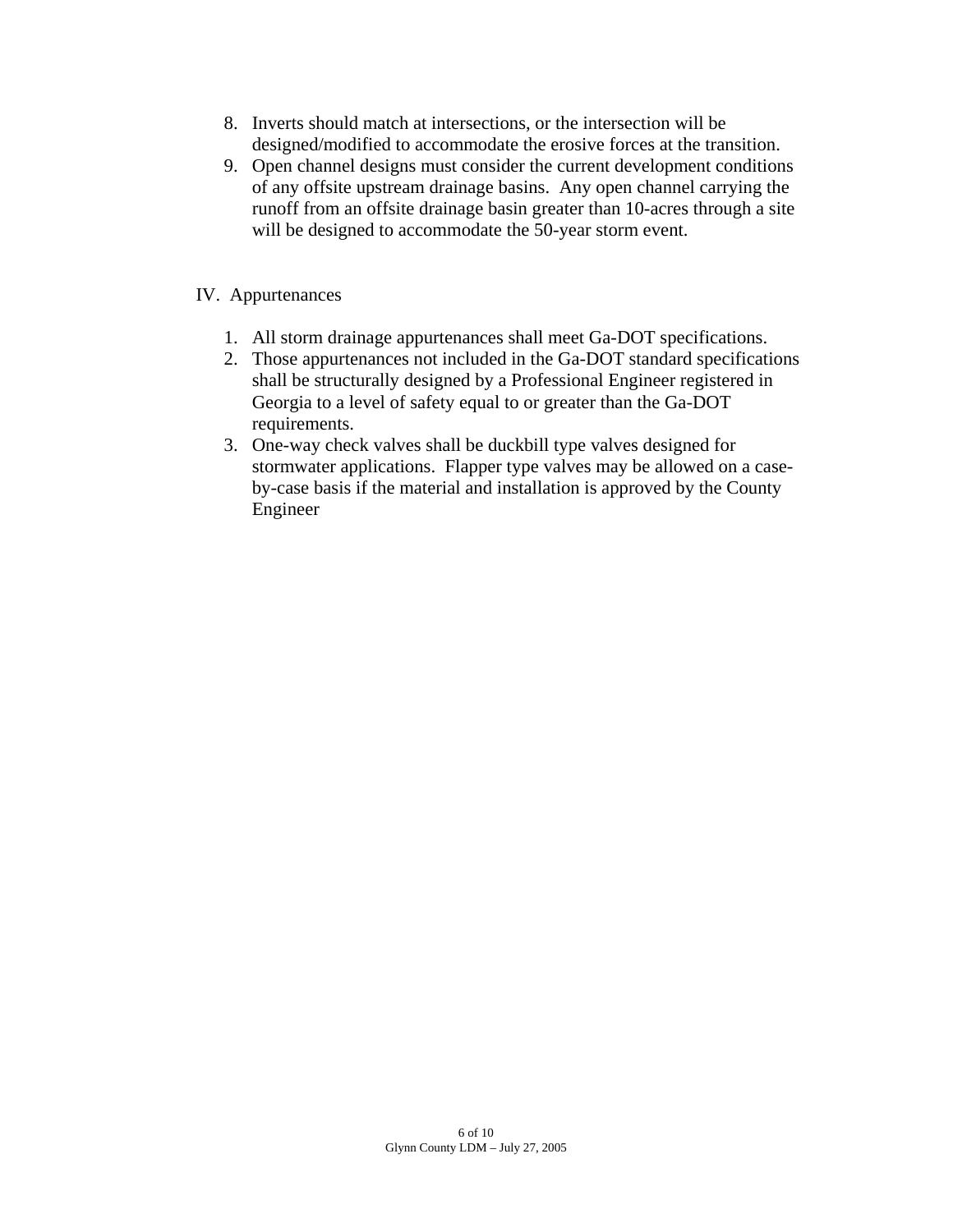## **Hydrologic Methods**

Stormwater drainage systems shall be designed in accordance with Chapter 2 of the Georgia Stormwater Management Manual, Volume 2, with the following restrictions.

- 1. The rational method may be applied to projects totaling less than or equal to 25-acres.
- 2. Detention or retention systems shall be designed to the 50-yr/24-hr storm event.
- 3. Section 3.1.6.4 *Routing With WQv Removed* can be applied when generating the post development runoff hydrograph.

## **Water Quality**

Water quality shall be evaluated based on Chapter 3 of the Georgia Stormwater Management Manual, Volume 2, with the following restrictions.

- 1. The target for water quality management shall be 80% removal of the Total Suspended Solids (TSS).
- 2. Commercial projects may require specific water quality controls to mitigate water quality issues known to be associated with specific development (i.e.: increased hydrocarbons associated with gas stations, increased floatables and trash associated with groceries stores, increased erosion associated with unimproved storage areas).
- 3. Table 3.1.2-1 *Design Pollutant Removal Efficiencies For Structural Stormwater Controls* shall be used to establish the removal rates of the structures employed. Changes to these values due to site-specific variations to the standard designs shall be evaluated on a case-by-case basis.
- 4. Section 3.1.6.3 *Calculations Of Pollutant Removal For Structural Controls In Series* shall be the method used to evaluate the removal efficiently of a system using more than one control.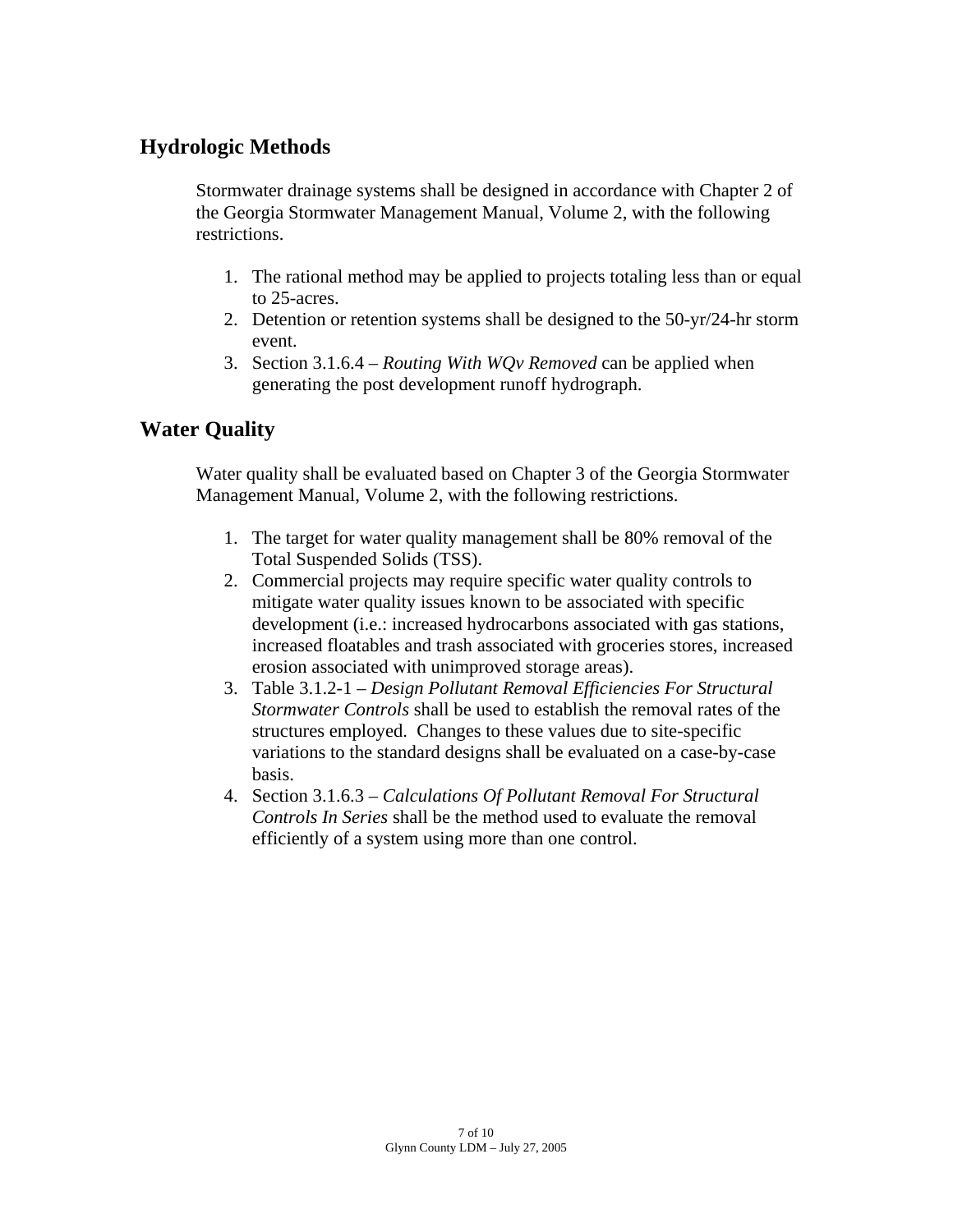## **Stormwater Report Requirements**

This section contains the minimum requirements for submittal of reports related to the stormwater management for site development. All reports shall be prepared by a professional Engineer, Surveyor, or Landscape Architect registered in Georgia who has demonstrated competence through qualifications, education, experience, and licensing in the state of Georgia {O.C.G.A. 12-7-4 (b)}. Each report should be signed and sealed by the report preparer.

## I. Narrative:

This section shall give general information about the project and the intended method for managing the stormwater. This section shall contain the following information as a minimum:

- 1. The name of the project.
- 2. Revisions to the report including date and description of the revision
- 3. Reference to the current construction drawings prepared for the site.
- 4. A description of the design approach and methodology used for calculation including any computer program used.
- 5. A list of design criteria and values used for the calculations including but not limited to the following:
	- a. Roughness coefficients
	- b. Runoff-coefficients (C or CN used supported with weighting calculations, coverage assumptions, and the like).
	- c. Soil types
	- d. Site slopes
	- e. Time of concentration (general for pipe design and specific for detention calculations)
	- f. Design storm used (inches/hour)
- 6. A description of the general topography and points of outfall from the project.
- 7. A description/discussion of known or suspected drainage concerns in the basin and/or outfall and how these concerns are addressed with the development.
- 8. A description of the downstream conveyances and statement of capacity.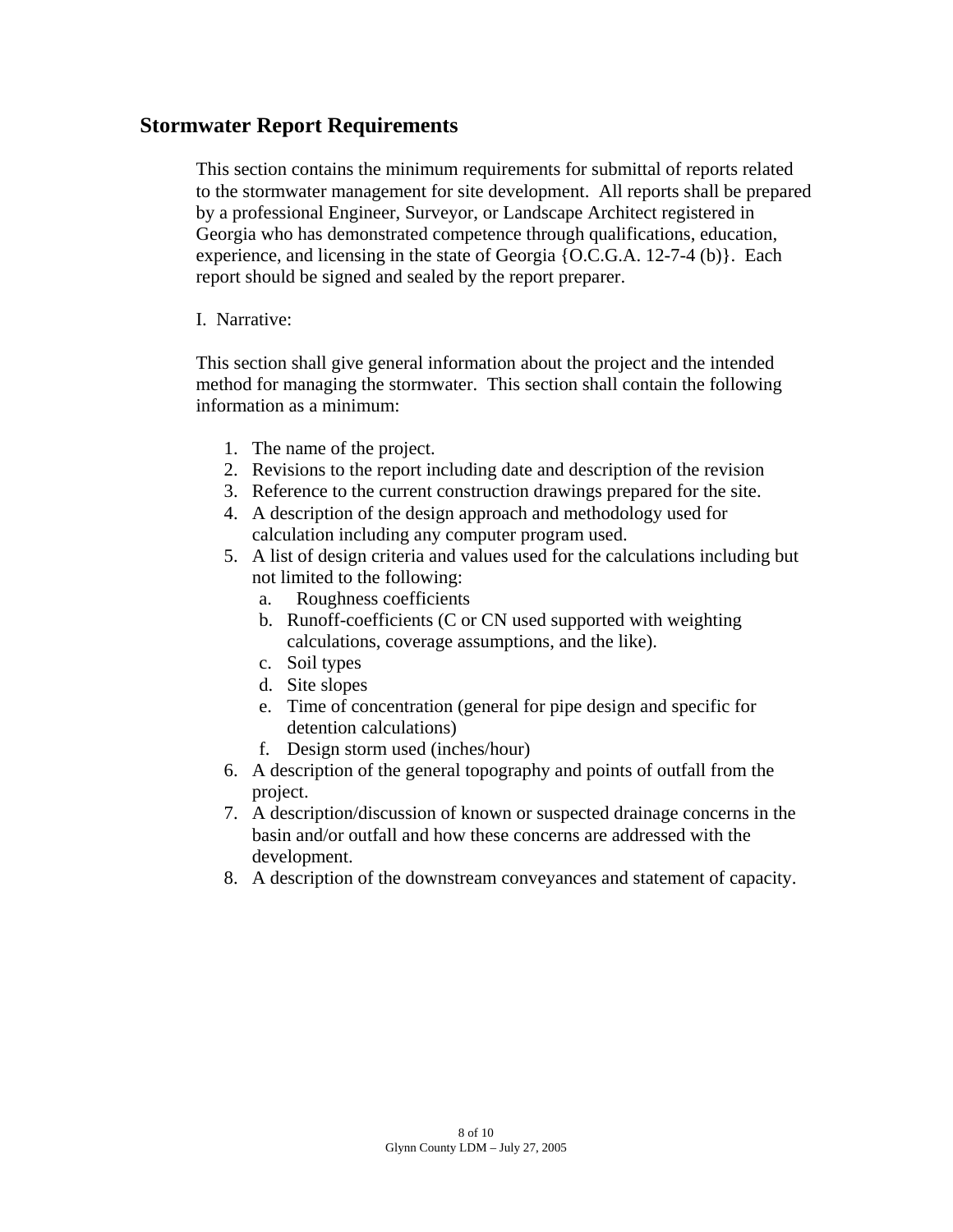#### II. Water Quantity

This section shall detail the design of the stormwater conveyances and any stormwater management facilities proposed for the project. The report shall include the following information as a minimum:

- 1. A map showing and labeling the stormwater conveyances and the stormwater management facilities. The map shall also delineate and label the individual drainage basins used to calculate the stormwater peaks for each stormwater conveyance and stormwater management facility.
- 2. Calculations for peak flows and conveyance capacities. If a program is used to perform the calculations, then an example calculation should be included.
- 3. An organized summation table/chart/narrative illustrating the procession of flows through the system, for stormwater drainage systems that are networked.
- 4. Pond routing data including the pond elevation vs. storage information, the outlet structure information, and elevation vs. outflow results.
- 5. The results of the design storm routing including peak water surface elevations and volumes required.
- 6. Emergency overflow calculations if required.
- 7. A discussion of the results of the routing.
- 8. A summary comparison of the pre-development vs. post-development flows at each point of discharge from the project.

III. Water Quality:

This section of the report shall detail the measures planned for the site to accommodate the site's requirements for stormwater quality. The report shall contain the following information as a minimum:

- 1. A narrative including the water quality requirements for the site.
- 2. A list of the water quality improvements planned for the site.
- 3. A tabular statement demonstrating that the plan meets the requirements for the site.